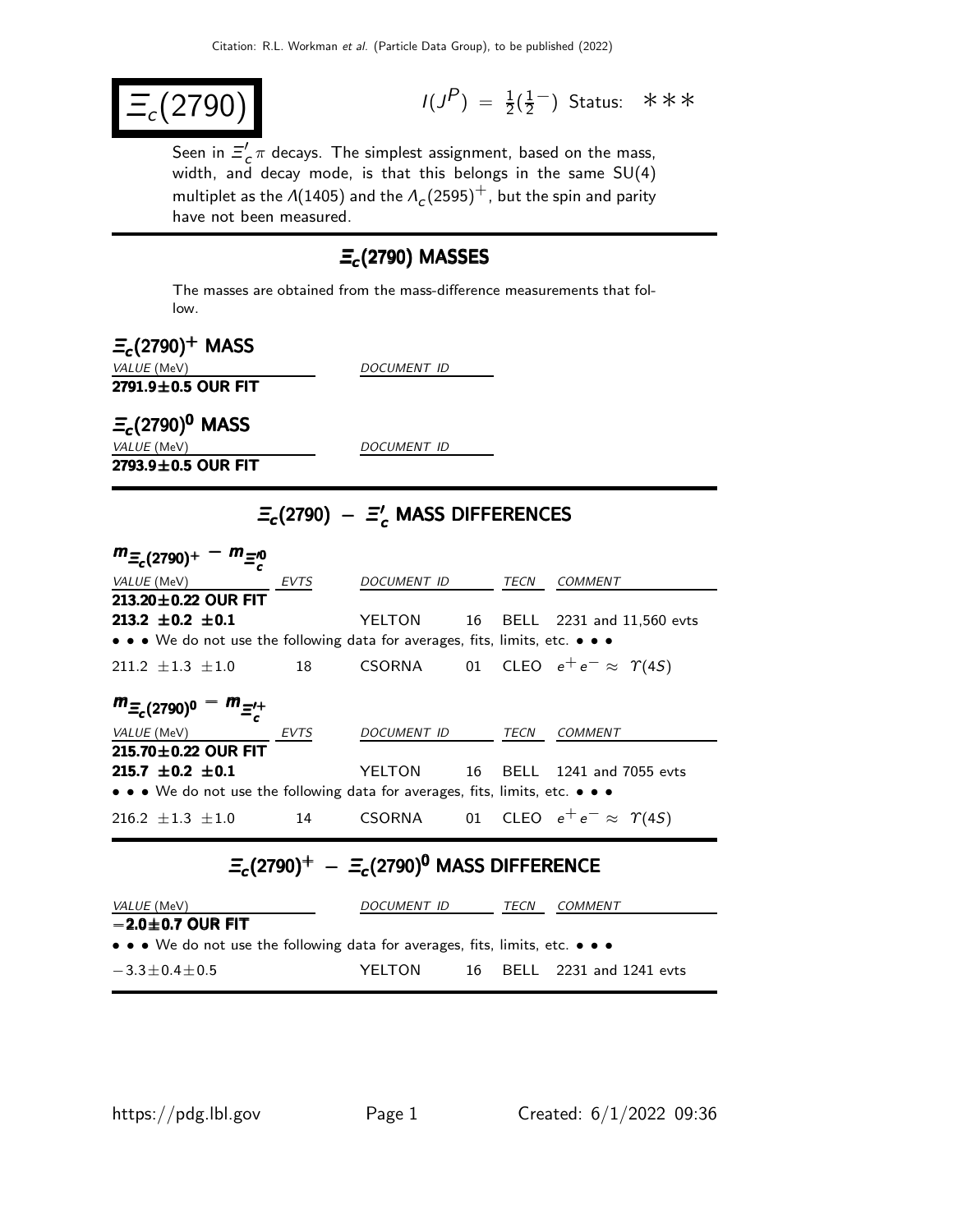## $\Xi_c$ (2790) WIDTHS

| $\Xi_c(2790)^+$ WIDTH                                                         |        |      |               |    |      |                                       |
|-------------------------------------------------------------------------------|--------|------|---------------|----|------|---------------------------------------|
| VALUE (MeV)                                                                   | $CL\%$ | EVTS | DOCUMENT ID   |    | TECN | COMMENT                               |
| $8.9 \pm 0.6 \pm 0.8$                                                         |        | 2231 | <b>YELTON</b> | 16 |      | BELL $e^+e^-$ , $\gamma$ regions      |
| • • • We do not use the following data for averages, fits, limits, etc. • • • |        |      |               |    |      |                                       |
| ${<}15$                                                                       | 90     |      | CSORNA        |    |      | 01 CLEO $e^+e^- \approx \Upsilon(4S)$ |
| $\Xi_c(2790)^0$ WIDTH                                                         |        |      |               |    |      |                                       |
| VALUE (MeV)                                                                   | $CL\%$ | EVTS | DOCUMENT ID   |    | TECN | <i>COMMENT</i>                        |
| $10.0 \pm 0.7 \pm 0.8$                                                        |        | 1241 | YELTON        | 16 |      | BELL $e^+e^-$ , $\gamma$ regions      |
| • • • We do not use the following data for averages, fits, limits, etc. • • • |        |      |               |    |      |                                       |
| ${<}12$                                                                       | 90     |      | <b>CSORNA</b> | 01 |      | CLEO $e^+e^- \approx \Upsilon(4S)$    |

# $\Xi_c$ (2790) DECAY MODES

|            | Mode                                                                                 | Fraction $(\Gamma_i/\Gamma)$ |
|------------|--------------------------------------------------------------------------------------|------------------------------|
| $\sqrt{2}$ | $\Xi'_c \pi$<br>$= 00$<br>$\overline{\phantom{0}}$<br>$\equiv$ <sub>c</sub> $\gamma$ | seen                         |

#### $E_c$ (2790) BRANCHING RATIOS